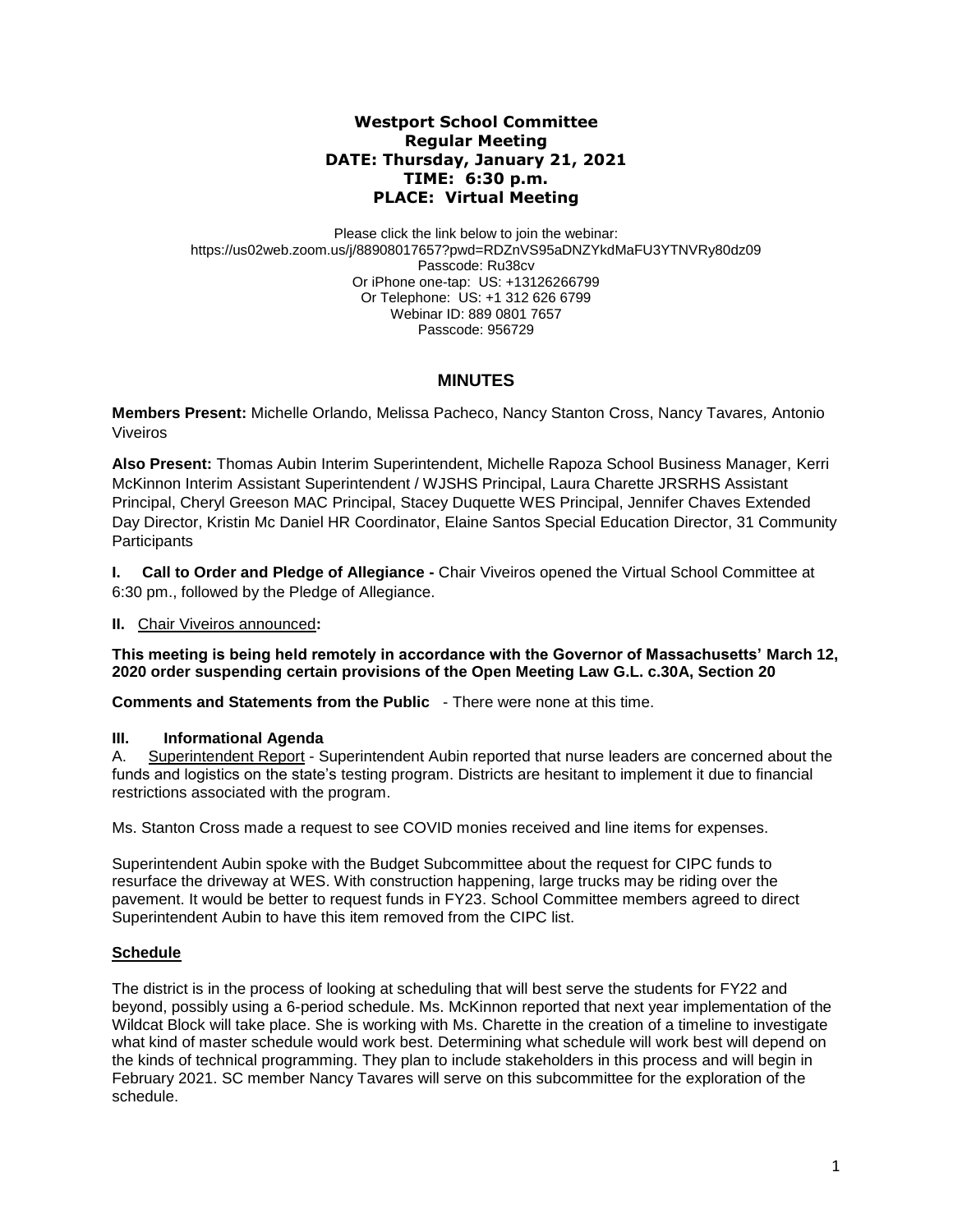Ms. Stanton Cross asked about the previous framework that was developed for the JRSRHS schedule. Ms. McKinnon explained that they looked at it but also looked at numerous other models. Having school programs finalized will better determine the structure of the schedule. Superintendent Aubin will begin working on the technical program approval process with DESE that could take up to 1 year.

Ms. McKinnon reported the first week of hybrid schedule for  $7<sup>th</sup>$  and  $8<sup>th</sup>$  graders went well.

B. WCS Bill Warrant: 1-29-21 - Chair Viveiros acknowledged reviewing and signing the bill warrant dated 1-29-21 in the amount of \$295,543.01. The bill warrant was emailed to school committee members for review. Ms. Stanton Cross had questions on glass purchase. Ms. Rapoza will get a breakdown of costs.

C. Acknowledgement of a WEF \$3,000 Grant for the MAC Project Outdoor Learning/Play to Learn - Cheryl Greeson reported that teacher Melissa Parker from MAC submitted this grant to enhance the playground area, since they are utilizing this space in a different way this year. The funding includes equipment such as seesaws, cornhole, connect fours, balls, jump ropes, etc. and a shed for storage of all the material. The children are playing with the activities and having a great time. The funding is much appreciated.

D. Acknowledgement of the \$1000 Francis W. Gallishaw Memorial Scholarship awarded to a WSHS Student by South Coast Educational Collaborative - Congratulations went to student Emily McMahon for being the recipient of this scholarship.

E. Subcommittee Updates - Chair Viveiros reported there have been weekly construction meetings. Everything is moving forward with the school building project. The School Building Committee will be meeting next week on January 27 at 6 pm.

Superintendent Aubin reported the digital sign situation has been resolved. The basketball courts and gym colors have been solidified. It was noted they would like to get stakeholders in for tours as soon as possible.

# **IV. Action Agenda**

A. Review and Act on Minutes of Thursday, January 7, 2021 - A motion was made to approve the Minutes of Thursday, January 7, 2021. Motion by Tavares, seconded by Orlando 5/0/0

B. Review and Act on Extended Day Benefits - Superintendent Aubin reported that based on a staff survey benefit items requested include vacation days, sick days and holidays based on 14.5 days per year.

Discussion on the Extended Day Revolving Account showing monthly revenue and expenses took place.

Jennifer Chaves gave a report on the past and current enrollment numbers.

A motion was made to give the Extended Day employees a 1-week vacation in August 2021 and 5 holidays for the remainder of the school year, then a more formalized tiered model will be developed.

Motion by Stanton Cross, seconded by Tavares 5/0/0

C. Review and Act on WJSH School Schedule - This item was discussed above.

D. Review and Act on the Continuation after January 1, 2021 of the Families First Coronavirus

Response Act (FFCRA) **-** Superintendent Aubin reported FFCRA ended on 12.31.20 and would like to propose to extend it to staff. After Ms. McDaniel did research, she found some districts are continuing this through a MOA, some are ending it and some are still looking at it.